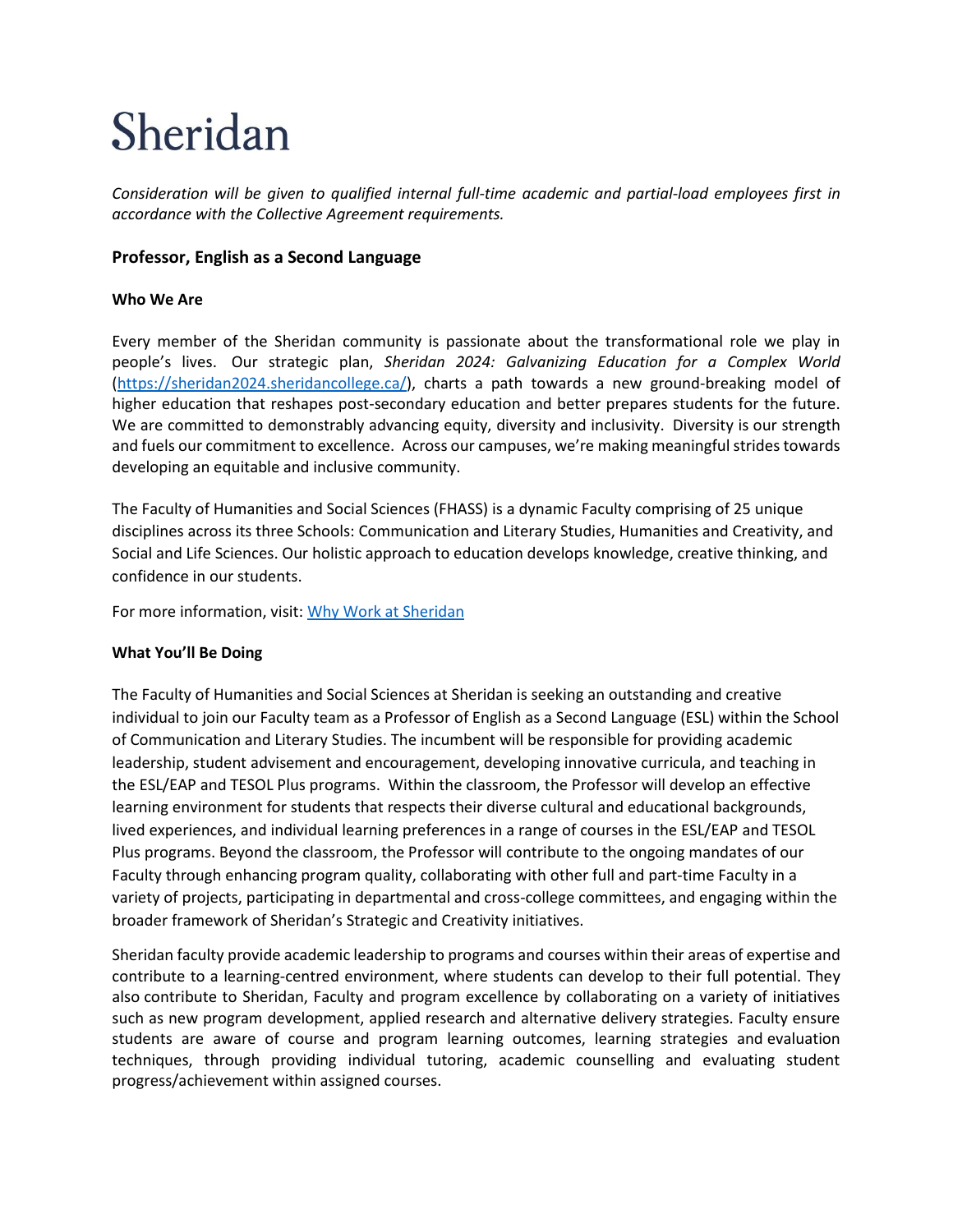#### **Specific Responsibilities include:**

- Ensuring program and course curricula are current, relevant and reflective of research and best practices within the relevant professional/program disciplines
- Defining, evaluating, and validating learning outcomes for courses and programs
- Creating an effective environment for learning which respects and accommodates students' diverse cultural, religious, and educational backgrounds, lived experiences and individual learning preferences
- Developing current, relevant and appropriate multi-media materials and alternative delivery strategies that are conducive to student learning and success, and incorporating appropriate educational technologies into the applied learning process
- Designing relevant and appropriate strategies and tools for facilitating and assessing student performance that are consistent with the learning outcomes of the course and address their diverse needs and learning preferences
- Ensuring that students are aware of course and program learning outcomes, learning strategies and evaluation techniques; providing individual tutoring and academic counselling; and evaluating student progress/achievement within assigned courses
- Contributing to College, Faculty and program excellence by collaborating on a variety of initiatives such as new program and curricula development, cross-college committees, student supports, collaborative delivery of curricula and assessment
- Contributing to program development and applied research that serves the needs of the students across Sheridan with involvement in consultative committees, collaborative projects, grant applications, and other related activities
- Mentoring TESOL Plus student teachers and providing opportunities for classroom observations

### **About You**

You are committed to excellence in **teaching** and **learning** within a **collaborative** team environment.

You have a demonstrated ability to **convey** the **conceptual** and **applied** aspects of knowledge to a broad range of diverse students.

You value participating in and creating safe, brave, and **inclusive environments** at work and in the community, and thrive to be part of a culture that takes action to ensure no one is left behind.

You enjoy balancing many different tasks, staying **organized** and **planning**, integrating multiple information streams, **prioritizing** and **tracking** various projects to meet a demanding workload, and keep things running smoothly.

You are a **creative individual** who has a demonstrated ability to think critically and effectively **solve problems** in a fast-paced and diverse environment.

You bring a solid network of contacts with other academics, professionals, organizations and employers.

#### **The successful candidate will also meet the following qualifications:**

• Master's degree in ESL, Applied Linguistics, TESOL or related field; PhD preferred;